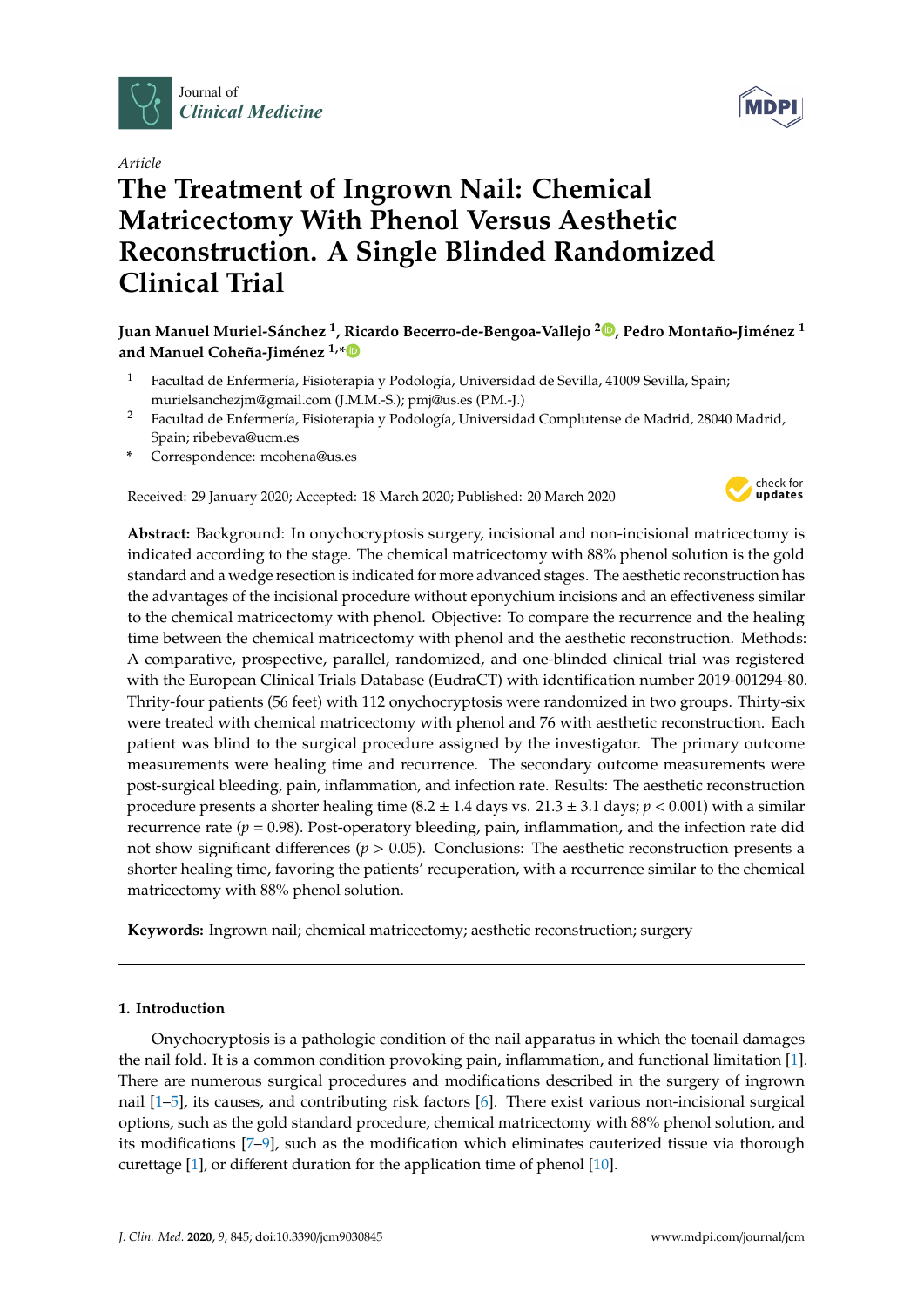to nerve fiber demyelination in the nail unit [\[11,](#page-7-6)[12\]](#page-7-7). Nevertheless, chemical matricectomy with 88% phenol solution may produce a delay in the healing time (between 21 and 42 days) related to tissue destruction, excessive drainage, and an adverse reaction to the phenol solution [\[10,](#page-7-5)[13](#page-7-8)[–15\]](#page-8-0). On the other hand, incisional surgical options are indicated for advanced stages with hypertrophy of the nail folds. Winograd procedure may be considered as the first incisional surgical option [\[1](#page-7-0)[,3\]](#page-7-9).

Some non-incisional surgical options do not use chemical agents and reduce the post-operatory time, as the aesthetic reconstruction [\[1\]](#page-7-0), which offers a better cosmetic result of the nail. First, a wedge resection of soft tissue is carried out, eliminating the germinal cells of the matrix and of the nail bed, and later a curettage is done of the surgical zone. The chemical matricectomy with phenol has the highest effectiveness rate [\[16\]](#page-8-1), but it has a long healing time [\[7–](#page-7-3)[15\]](#page-8-0). Aesthetic reconstruction has as advantages, a shorter healing time with respect to chemical matricectomy with phenol with a similar effectiveness [\[1\]](#page-7-0). No cutaneous incision is made, and therefore no stitches are required.

Consequently, the aim of this study was to compare the aesthetic reconstruction and chemical matricectomy with 88% phenol solution which are commonly used surgical options in terms of healing time and recurrence rate. Secondly, we suggested contrasting the effect that both procedures have on the result indicators: post-surgical bleeding, pain, inflammation, and the infection rate.

#### **2. Materials and Methods**

#### *2.1. Design and Sample*

A comparative, prospective, parallel, randomized, one-blind clinical trial was carried out according to the Consolidated Standards of Reporting Trials (CONSORT) guidelines [\[17\]](#page-8-2). The study sample were patients treated in the Clinical Area of Podology of the University of Seville in Spain and took place between June 2017 and March 2018. The participants gave their written consent and were monitored for 8 months. Thirty-four healthy participants with onychocriptosis ( $n = 56$  halluces; 112 nail folds) had previously been given conservative treatment without definitive results. The patients were submitted to experimental conditions (simple randomization: flipping a coin); Heads = 36 nail folds with the chemical matricectomy with phenol (10 patients; 18 nails) and Tails = 76 nail folds with aesthetic reconstruction (24 patients; 38 nails). The same researcher generated the random allocation sequence, they enrolled participants, and assigned participants to interventions. Each patient was blind to the surgical procedure assigned by the investigator.

The inclusion criteria were to have ingrown nail in stages I or IIa [\[1\]](#page-7-0), to be older than 18 years, to be of either sex, not having an underlying bone pathology, an indication of partial matricectomy. The exclusion criteria were to have chronic illnesses, serious circulatory problems, badly controlled diabetes, to be pregnant, having wound healing disorders, to be sensitive to phenol, or to have had previous ingrown nail surgery. The result parameters were recurrence and the healing time in relation to the procedure used. The secondary result parameters were bleeding, post-operatory pain, inflammation, and the infection rate.

#### *2.2. Surgical Procedures*

For the aesthetic reconstruction group, the surgical procedure consisted in the partial ablation of the nail associated with an aesthetic reconstruction of the nail fold [\[1\]](#page-7-0). First, a digital blocking of the hallux using 2% of Mepivacaina. Afterward, a digital tourniquet was done for the local hemostasis of the hallux. The nail plate affected was separated from the nail bed and the eponychium. The first cut was with a cutter and afterward with a  $n^{\circ}$  15 scalpel. Next, the fragments of the nail plate were extracted. In the aesthetic reconstruction technique, the nail fragment is ablated and then the soft tissue wedge is removed, without making incisions in the skin, all at the subeponychial level. A wedge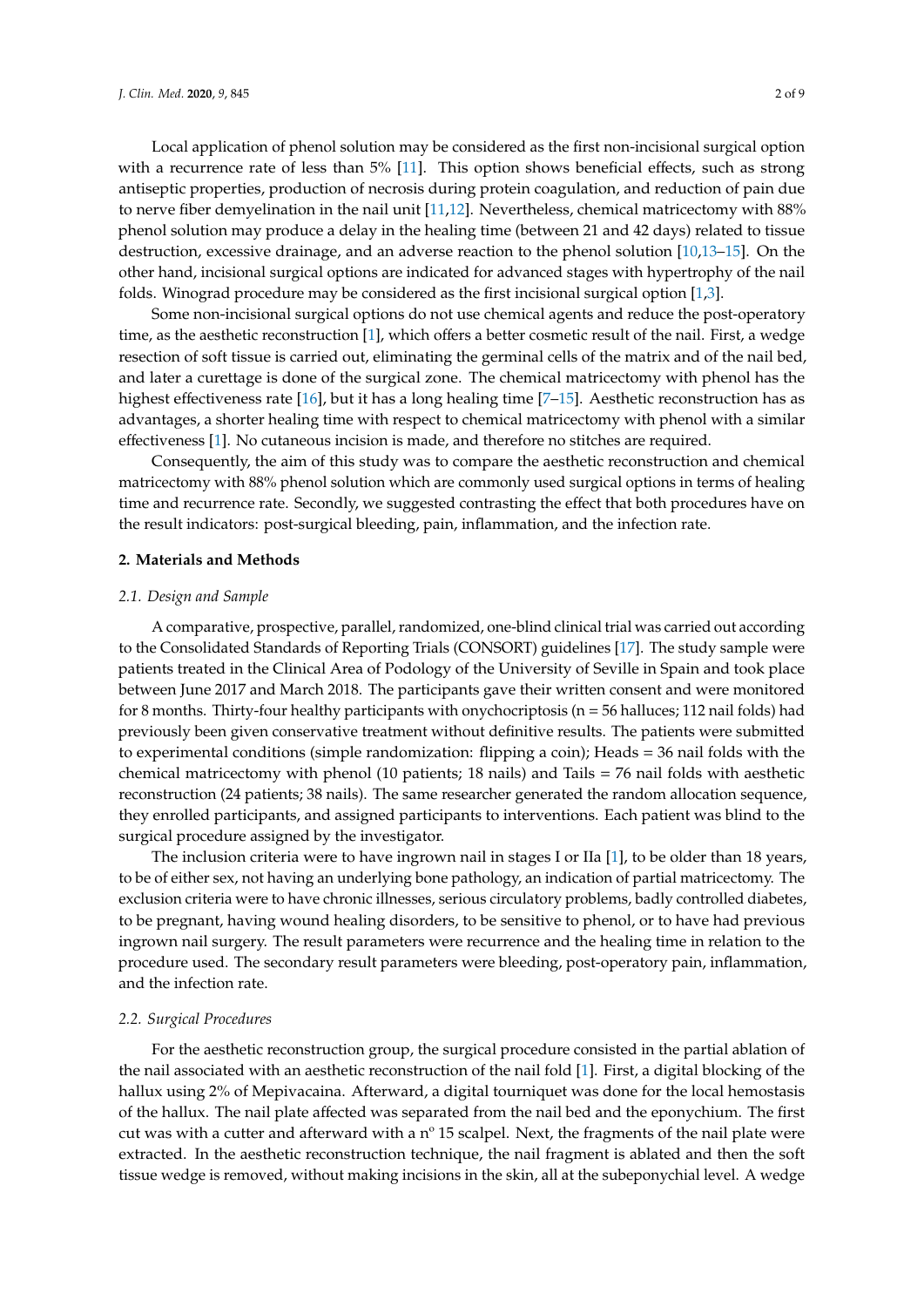

<span id="page-2-0"></span>excision of the soft tissue, including the nail matrix and the bed of the portion of tissue affected, was done, resecting out the edges of the hypertrophic folds was necessary (Figure [1a](#page-2-0)).

Figure 1. Aesthetic reconstruction: (a) Subeponychial wedge excision; (b) curettage of the matrix zone and the nail bed; (**c**) coapting the folds. and the nail bed; (**c**) coapting the folds.

To check the intraoperative result of the excision, a coaptation of the folds of the nail was carried To check the intraoperative result of the excision, a coaptation of the folds of the nail was carried out and subsequently, a careful c[ur](#page-2-0)ettage of the matrix zone and the nail bed (Figure 1b). Coapting the folds means to approximate them with the help of the surgeon´s fingers to check the result of soft tissue excision (Figure [1c](#page-2-0)). After scrubbing with physiological saline with pressure to drag the biological remains, the nail folds were constructed with the help of approximation strips. The surgical wound was covered with non-stick absorbent sterile polypropylene, impregnated with antiseptic, and a partial bandage of the hallux was put in place. The hemostasis was removed, the blood test was checked, and a definitive compressive bandage was placed on the hallux.

For the chemical matricectomy with the phenol group, after removing the portion of the nail For the chemical matricectomy with the phenol group, after removing the portion of the nail plate, a swab with a cotton ball soaked in 88% phenol was applied for 1 minute to the zone of the plate, a swab with a cotton ball soaked in 88% phenol was applied for 1 minute to the zone of the matrix and the nail bed [\[7\]](#page-7-3). This zone was irrigated with 76% ethanol for one minute and then with a physiological saline solution. The surgical wounds were covered with a thin layer of sulfadiazine a physiological saline solution. The surgical wounds were covered with a thin layer of sulfadiazine silver cream and after, with non‐stick absorbent sterile polypropylene. Gauze was placed around the silver cream and after, with non-stick absorbent sterile polypropylene. Gauze was placed around the hallux and covered with a sterile compressive bandage. hallux and covered with a sterile compressive bandage.

## *2.3. Outcome Measurements 2.3. Outcome Measurements*

The same clinic carried out all the surgical procedures of the hallux and the other clinic did the The same clinic carried out all the surgical procedures of the hallux and the other clinic did the mediators of the study variables with a clinical and photographic follow‐up. The surgical verification mediators of the study variables with a clinical and photographic follow-up. The surgical verification list was used to improve the patients' safety [18]. list was used to improve the patients' safety [\[18\]](#page-8-3).

The primary outcome measurements were healing time and recurrence rate. The healing time The primary outcome measurements were healing time and recurrence rate. The healing time was measured paying attention to the previously described criteria [\[2](#page-7-10)[,19\]](#page-8-4), considering it to be the period of time between the surgical action and the solving of the draining and/or inflammatory changes. These  $\,$ criteria are absence of exudate in the gauze; the forming of a scab which covers the granulation tissue;  $\,$ the wound must be kept uncovered; a lack of signs of infection or inflammation in the zone operated; there are no signs of erythematosus tissue or of hypergranulation. To measure recurrence, a relapse of clinical reappearance during a follow‐up of a minimum of six months was considered [\[16\]](#page-8-1). Likewise, the growth of an asymptomatic nail spicule was regarded as a post-operatory sequel and not as a recurrence  $[20]$ .

The secondary outcome measurements were post‐surgical bleeding, pain, inflammation, and The secondary outcome measurements were post-surgical bleeding, pain, inflammation, and infection rate. The intensity of the bleeding came from the photographic assessment carried out during the first dressing and classified (light, moderate, abundant) by two other researchers. The bleeding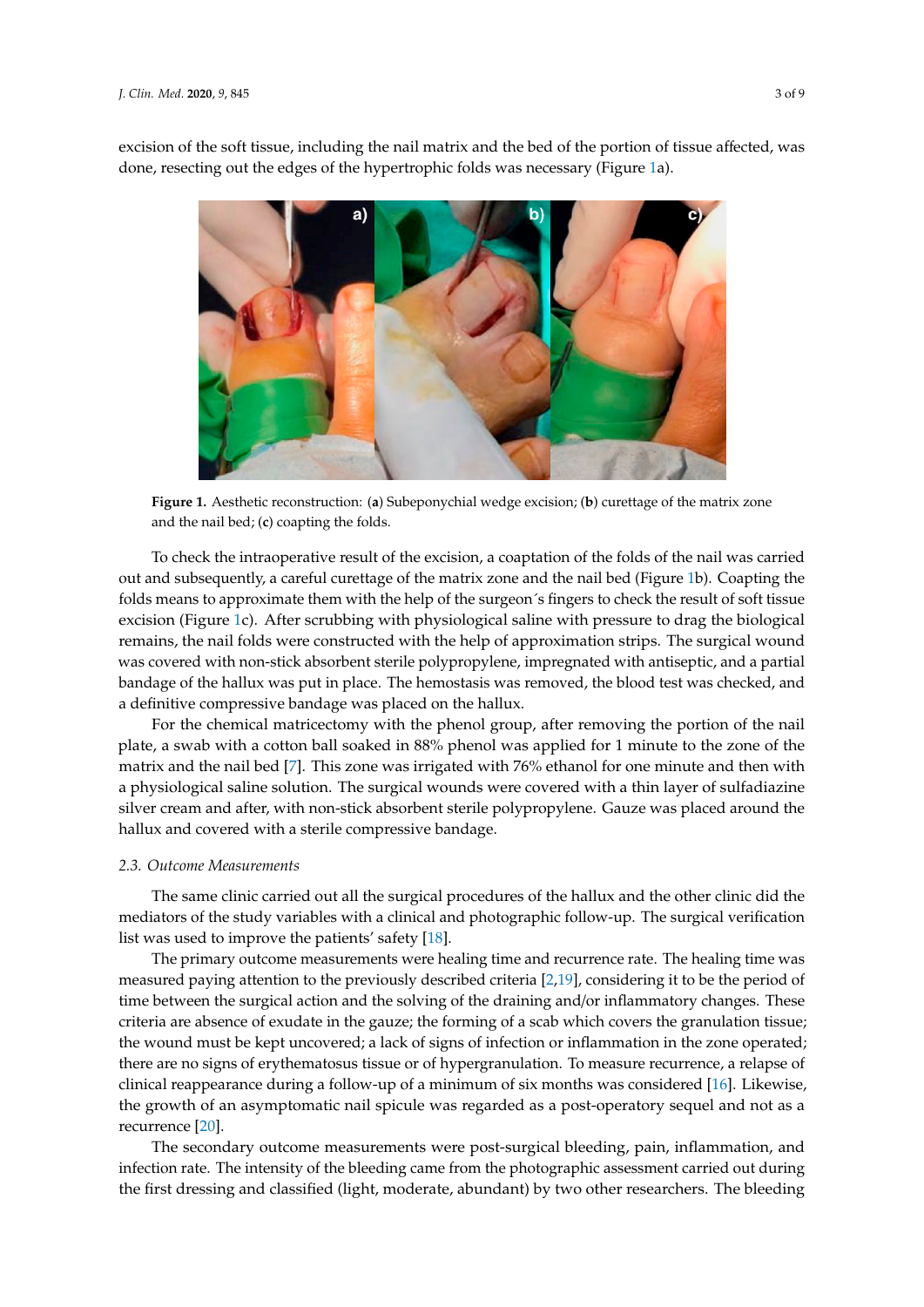indicator was classified as mild when this partially stains the cellulose dressing and the gauze, as moderate when it totally stains the dressing and partially the gauze in contact, and abundant when it stains the dressing and much of the gauzes, and the bleeding is visible [\[2\]](#page-7-10). Pain indicator was measured 24/48/72 hours after the surgery via a 10 cm visual analogical scale ( $0 =$  without pain;  $10 =$  maximum pain). Post-surgical inflammation as measured by the digital circumference in mm using a flexible ruler (Devon Industries 1-800, Inc., Devon, PA, USA) at the level of the proximal nail fold before and 48h after surgery during the acute inflammatory phase of healing [\[2](#page-7-10)[,11\]](#page-7-6). Presence of infection was considered when there was pain and clinical drainage, or pus secretion with erythema was noted [\[12\]](#page-7-7).

#### *2.4. Sample Size Calculation*

The sample size required for the study was calculated using CTM-1.1 (Glaxo Wellcome SA, Madrid, Spain). The result of the computation was that, to detect a clinically relevant difference of 8 days [\[1](#page-7-0)[,7\]](#page-7-3) in mean healing time between the groups. Considering a two-tailed test, an  $\alpha$  error of 0.05, a desired power of 80% (β = 20%) and estimating a follow-up loss rate of 10%, a minimum sample size of 26 nail folds per group was considered.

#### *2.5. Ethical and Legal Considerations*

The clinical trial was registered in the Australian New Zealand Clinical Trials Registry (trial id: ACTRN12619000399190) and the European Clinical Trial Database (EudraCT id: 2019-001294-80). The research was also approved by the Bioethics Committee of the Government of Andalusia (id: 1861-N-17) and authorized by the Head Office of the Clinical Area of Podiatry of the University of Seville (id:I NVO4-18). Moreover, the guidelines associated with the ethical standards for investigation and experimentation in human participants as reported in the Declaration of Helsinki at the 64th World Medical Assembly (Fortaleza, Brazil) and other international institutional organizations were maintained.

#### *2.6. Statistical Analysis*

The qualitative variables were expressed through their frequencies and percentages; the quantitative variables in averages and standard deviations, and 95% confidence interval (CI; lower and upper limits) for parametric data in addition to median and interquartile range (IR) for non-parametric data. The Kolmogorov–Smirnov test (aesthetic reconstruction) and Saphiro–Wilk test (chemical matricectomy) for normality were applied. The healing time, recurrence, and infection were measured by nail folds and the bleeding and pain variables by toes. The Chi-square test with Yates continuity correction was applied to the contingency tables two by two of the recurrence and infection variables for the comparison between the groups. The Mann–Whitney U test for non-normal distributions compared the healing time, pain, inflammation, and bleeding variables or t student independent for normal distribution. SPSS 22.0. (SPSS, Inc., Chicago, IL, USA) was used for the statistical analysis, and statistically significant differences were set at *p* < 0.05 with a 95% CI.

#### **3. Results**

#### *3.1. Descriptive Data*

A total of 34 patients, 12 men and 22 women, and 56 feet (112 nail folds) were registered, performed during 2017–2018 (Figure [2\)](#page-4-0).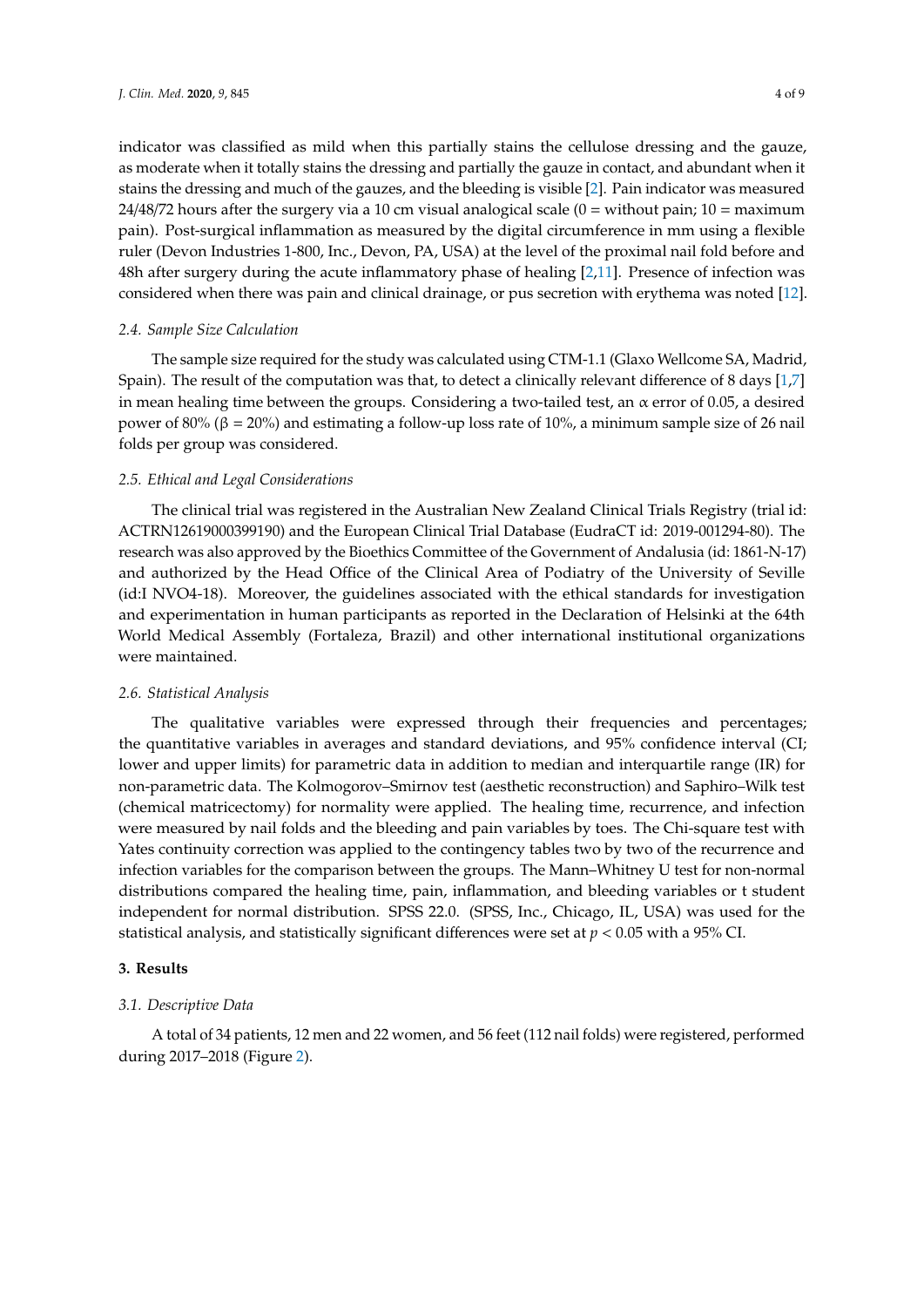<span id="page-4-0"></span>

**Figure 2.** Flow diagram of patients throughout the course of the study.

The average age of the sample was 34.0 years (S.D. = 18.290). Thirty-six (32.1%) of the nail Fifty-six halluces—38 (67.9%) for the aesthetic reconstruction procedure and 18 (32.1%) for that of chemical matricectomy. In addition,  $60.7\%$  (n = 68) belonged to women and 39.3% (n = 44) to men. The characteristics of the study patients for each group are represented in Table [1.](#page-5-0) folds were of the chemical matricectomy group and 76 (67.9%) of the aesthetic reconstruction group.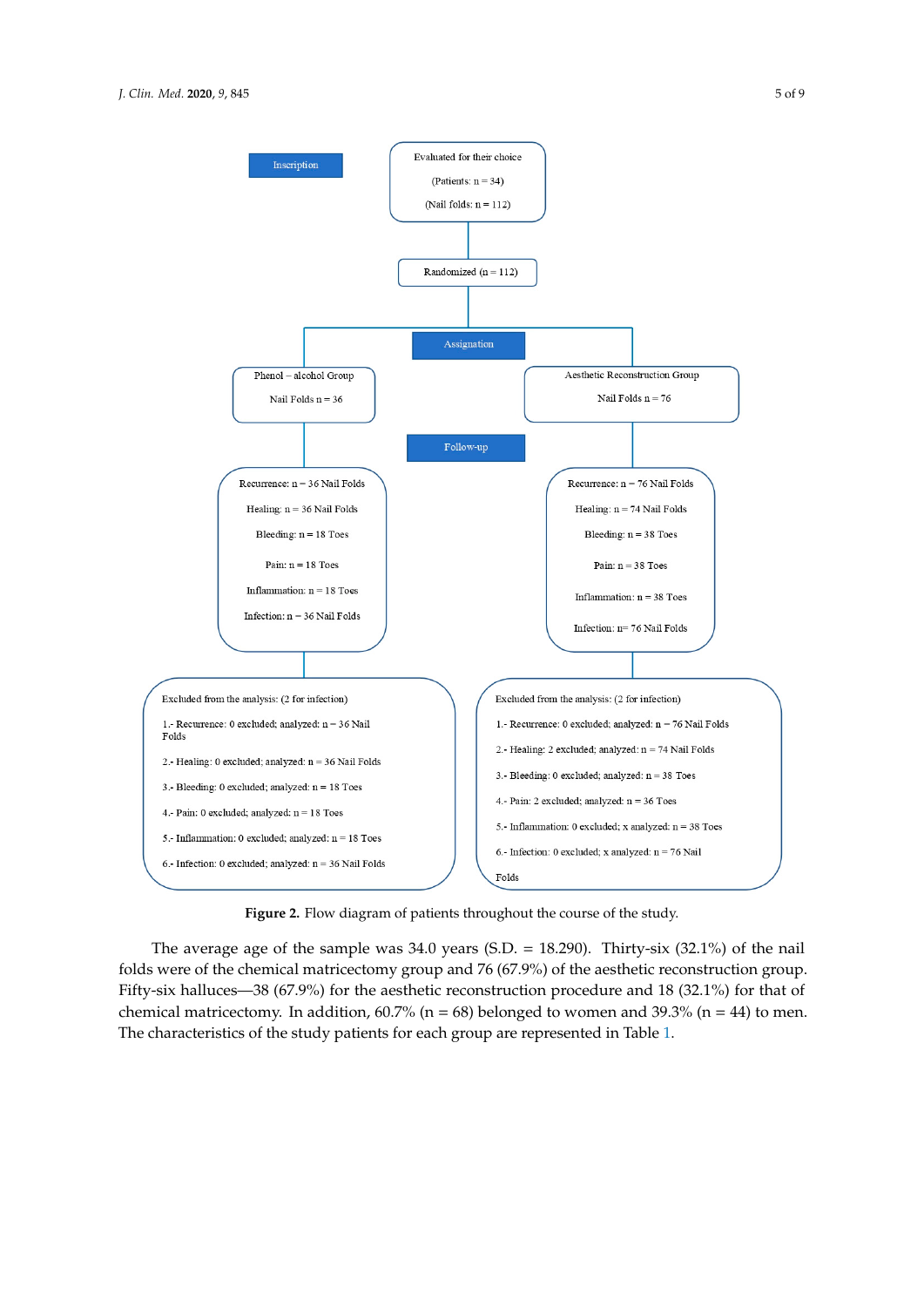<span id="page-5-0"></span>

| <b>Characteristics</b> | <b>Chemical Matricectomy</b><br>with Phenol | Aesthetic<br><b>Reconstruction Group</b> | <b>Total Analyzed</b> |
|------------------------|---------------------------------------------|------------------------------------------|-----------------------|
| Patients               | $10(29.4\%)$                                | $24(70.6\%)$                             | $34(100\%)$           |
| Males                  | 4                                           | 8                                        | $12(35.3\%)$          |
| Females                | 6                                           | 16                                       | $22(64.7\%)$          |
| Feet                   | 18                                          | 38                                       | 56                    |
| Nail Folds             | $36(32.1\%)$                                | 76 (67.9%)                               | $112(100\%)$          |
| Average Age            | 37.1                                        | 32.4                                     | 34.0                  |
| SD                     | 20.3                                        | 17.7                                     | 18.3                  |

**Table 1.** Characteristics of the study sample by sex distribution.

Abbreviations: SD, standard deviation. The average age is expressed in years.

#### *3.2. Outcome Measurements*

The healing time and recurrence were the primary indicators described before. For the chemical matricectomy group, the healing time was  $21.3 \pm 3.1$  days; the aesthetic reconstruction group  $8.2 \pm 1.4$  days. The difference was statistically significant (Mann–Whitney U-test:  $p = 0.000$ ). The recurrence rate was 2.8% for the chemical matricectomy group and 1.52% for the aesthetic reconstruction group, the difference not being statistically significant (Yates' Chi-square test = 0.98). The results of the secondary indicators did not show statistically significant differences between the groups. The infection rate was higher for the chemical matricectomy group (Yates' Chi-square test = 0.82). Pain was greater after 24/48/72 hours for the aesthetic reconstruction group. The results of the variables are given in Table [2.](#page-5-1)

<span id="page-5-1"></span>

|                                                                        | <b>Chemical Matricectomy</b><br>with Phenol | Aesthetic<br><b>Reconstruction Group</b> |                 |  |
|------------------------------------------------------------------------|---------------------------------------------|------------------------------------------|-----------------|--|
| <b>Outcome Measurements</b>                                            | Mean $\pm$ SD (95% CI)<br>Median (IR)       | Mean $\pm$ SD (95% CI)<br>Median (IR)    | <i>p</i> -Value |  |
| Healing time (days)                                                    | $21.3 \pm 3.1$ (20.20–22.39)<br>20,5(11)    | $8.2 \pm 1.4$ (7.92–8.55)<br>8(7)        | $< 0.001$ *     |  |
| Recurrence rate                                                        | $1(2.8\%)$ **                               | $2(1.52\%)$ **                           | $0.98***$       |  |
| Post-surgical bleeding (Mild $= 1$ ;<br>moderate = $2$ ; abundant = 3) | $1.67 \pm 0.58$ (1.48-1.86)<br>2(1)         | $1.65 \pm 0.62$ (1.51-1.79)<br>2(1)      | $0.91*$         |  |
| Post-surgical pain at 1st day (VAS)                                    | $1.9 \pm 1.8$ (1.31–2.49)<br>1.5(3)         | $2.6 \pm 2.5$ (2.04-3.16)<br>2(4)        | $0.41*$         |  |
| Post-surgical pain at 2nd day<br>(VAS)                                 | $1.2 \pm 1.4$ (0.74–1.66)<br>1(2)           | $1.9 \pm 2.2$ (1.41–2.39)<br>1(4)        | $0.28*$         |  |
| Post-surgical pain at 3rd day<br>(VAS)                                 | $0.8 \pm 1.2$ (0.41–1.19)<br>0(1)           | $1 \pm 1.3$ (0.71-1.29)<br>1(2)          | $0.33*$         |  |
| Post-surgical inflammation (mm;<br>digital circumference)              | $0.2 \pm 0.1(0.17 - 0.23)$<br>0.2           | $0.3 \pm 0.3$ (0.23–0.37)<br>0.3         | $0.72*$         |  |
| Infection rate                                                         | $2(5.6\%)$ **                               | $2(1.5\%)$ **                            | $0.82***$       |  |

**Table 2.** Comparisons for outcome measurements between both treatment groups.

Abbreviations: CI, confidence interval; IR, interquartile range; SD, standard deviation; VAS, visual analogue scale. \* Mann–Whitney U test. Statistically significant differences were set at *p* < 0.05 with a 95% CI. \*\* Qualitative variable; frequencies (percentage). \*\*\* Yates' Chi-square test.

#### **4. Discussion**

This clinical trial means to compare one of the chemical procedures most noted in the literature and applied in clinical practice [\[12\]](#page-7-7), chemical matricectomy with phenol, with the aesthetic reconstruction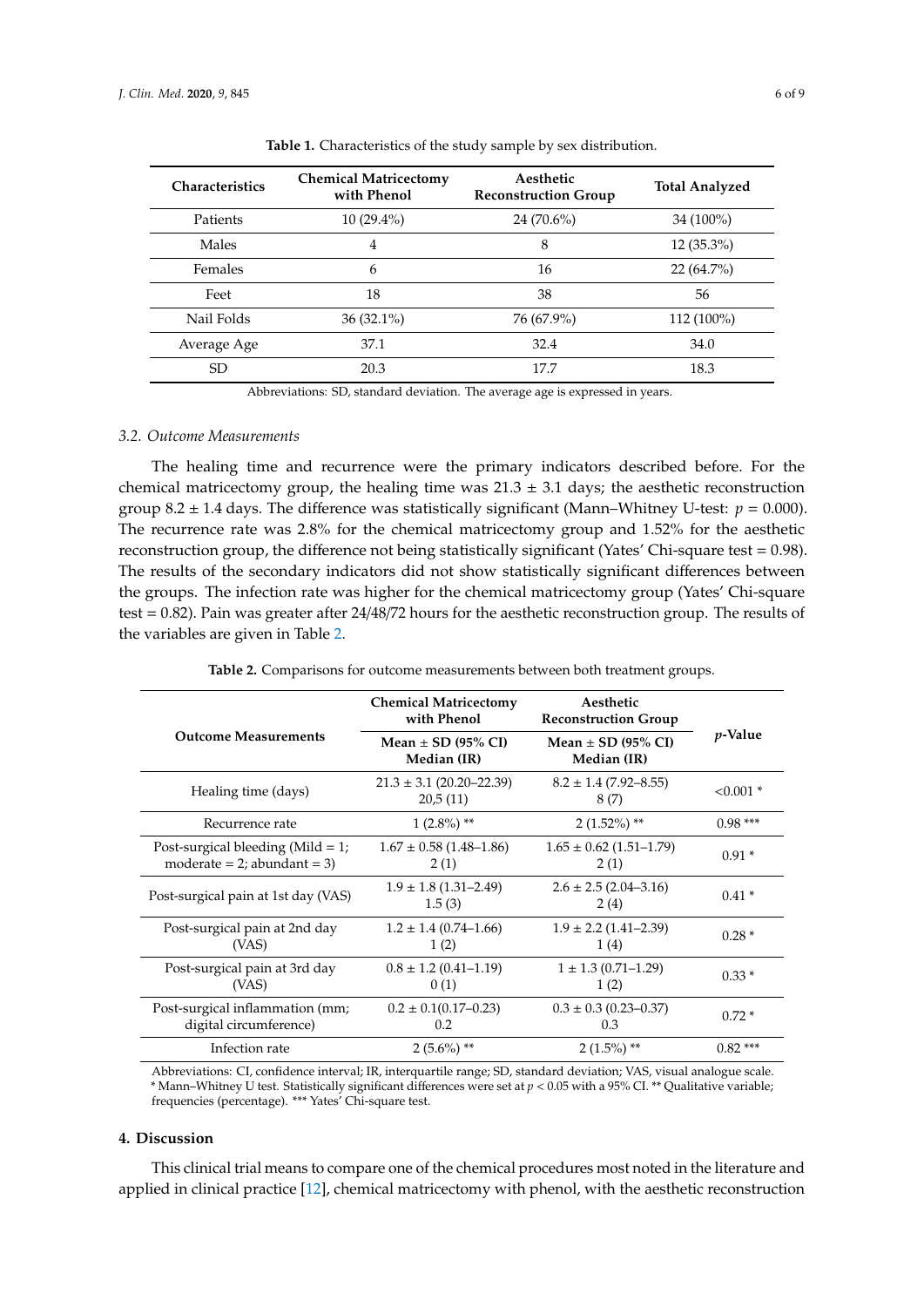procedure [\[1\]](#page-7-0), with the aim of clarifying its preference in nail surgery. Systematization being necessary based on the evidence according to different clinical presentations.

Our results show significant differences in the healing time, favorable for the aesthetic reconstruction group, addressing the healing criteria used in previous clinical trials [\[2\]](#page-7-10). Vaccari et al. obtained a healing time of between 14–28 days in partial phenolization [\[21\]](#page-8-6). In our study, this time was 8 days for the aesthetic reconstruction group and 20.5 for the chemical matricectomy group. According to our results, the chemical matricectomy requires a longer healing time than aesthetic reconstruction, this having been reduced to 8 days and with better results than other authors, who reported 13 days [\[1,](#page-7-0)[22\]](#page-8-7).

Another study shows a healing time of 21 days in chemical matricectomy [\[23\]](#page-8-8), with results similar to our study and other retrospective investigation [\[24\]](#page-8-9). This was reduced to 7 days in another study in the chemical matricectomy group [\[25\]](#page-8-10), whose criterion was the relief of symptoms and the capacity to recuperate daily life activities. The time increased to 2.1 weeks in a comparative clinical trial using wedge resections with partial phenolization [\[26\]](#page-8-11). In contrast, other authors have compared segmental phenolization with surgical resection of the matrix without finding significant differences between the healing times [\[27\]](#page-8-12). On the other hand, another study showed that operation time was fairly short in chemical matricectomy with NaOH in comparison to the wedge resection method [\[28\]](#page-8-13).

Although studies do not exist that are similar to this one, in order to be able to establish complete comparisons, our results demonstrate a high effectiveness in both procedures. Another study obtained recurrence rates of 20.6% after the wedge resection [\[27\]](#page-8-12). We have considered effectiveness as being the assessable recurrence rate 6 months after surgery [\[12\]](#page-7-7). Another investigation [\[29\]](#page-8-14) obtained higher recurrence rates (1.1%–5.7%). Our results were 2.8% in the chemical matricectomy group and 1.52% in the aesthetic reconstruction group, these results agree with Álvarez et al. (2012) in their clinical trial [\[2\]](#page-7-10) and Karaka and Dereli (2012) of 99.7% with a longer follow-up period [\[30\]](#page-8-15).

We believe that a high recurrence rate is due to not doing a matricectomy, so we carried this out on all the patients. Hassel et al. (2010) reported a recurrence rate of 31.5% for the chemical matricectomy group and 6.9% for the surgical matricectomy [\[25\]](#page-8-10). These results are contrary to reported by others [\[31\]](#page-8-16). In line with this, a chemical procedure has been compared with surgical procedure reporting low rates of recurrence or infection [\[32\]](#page-8-17).

To analyze the bleeding indicator, it must be taken into account that the procedures compared were carried out under conditions of ischemia. We did not obtain significant differences between the two procedures, differing from other studies where the bleeding was greater both in the surgical procedure and in the chemical procedure [\[2\]](#page-7-10), and which established a correlation between the increase of the bleeding and a longer healing time. Our results show non-significative differences between both groups for the bleeding indicator.

According to the literature on pain [\[22,](#page-8-7)[25](#page-8-10)[,27\]](#page-8-12), this was greater after 24/48/72 hours for the aesthetic reconstruction group. However, statistically significant differences between the two were not shown. Another clinical study reported partial matricectomy with electrocautery prolonged duration of pain and inflammation [\[33\]](#page-8-18).

Another aim of this clinical study was to compare the post-operative infection rates as a clinical indicator of post-operative recuperation: no significant differences were observed between the groups. The aesthetic reconstruction presented a 1.5% infection rate and chemical matricectomy, 5.6%. In line with literature, the preoperatory antibiotic prophylaxis of the ingrown nail did not use it [\[32\]](#page-8-17). Previous studies reported the presence of exudate in their surgical wounds after 2–4 days, being prolonged up to 30 days [\[27\]](#page-8-12). On the contrary, others did utilize it, obtaining a low infection rate [\[2\]](#page-7-10).

Aesthetic reconstruction is an effective procedure, without the need to use a chemical agent. Therefore, this study shows the procedure as an alternative with a low recurrence rate and with a significantly shorter healing time.

The study was limited due to the bleeding and pain indicators having been evaluated according to the affecting toe. This fact could be resolved by designing a study evaluating only one nail fold.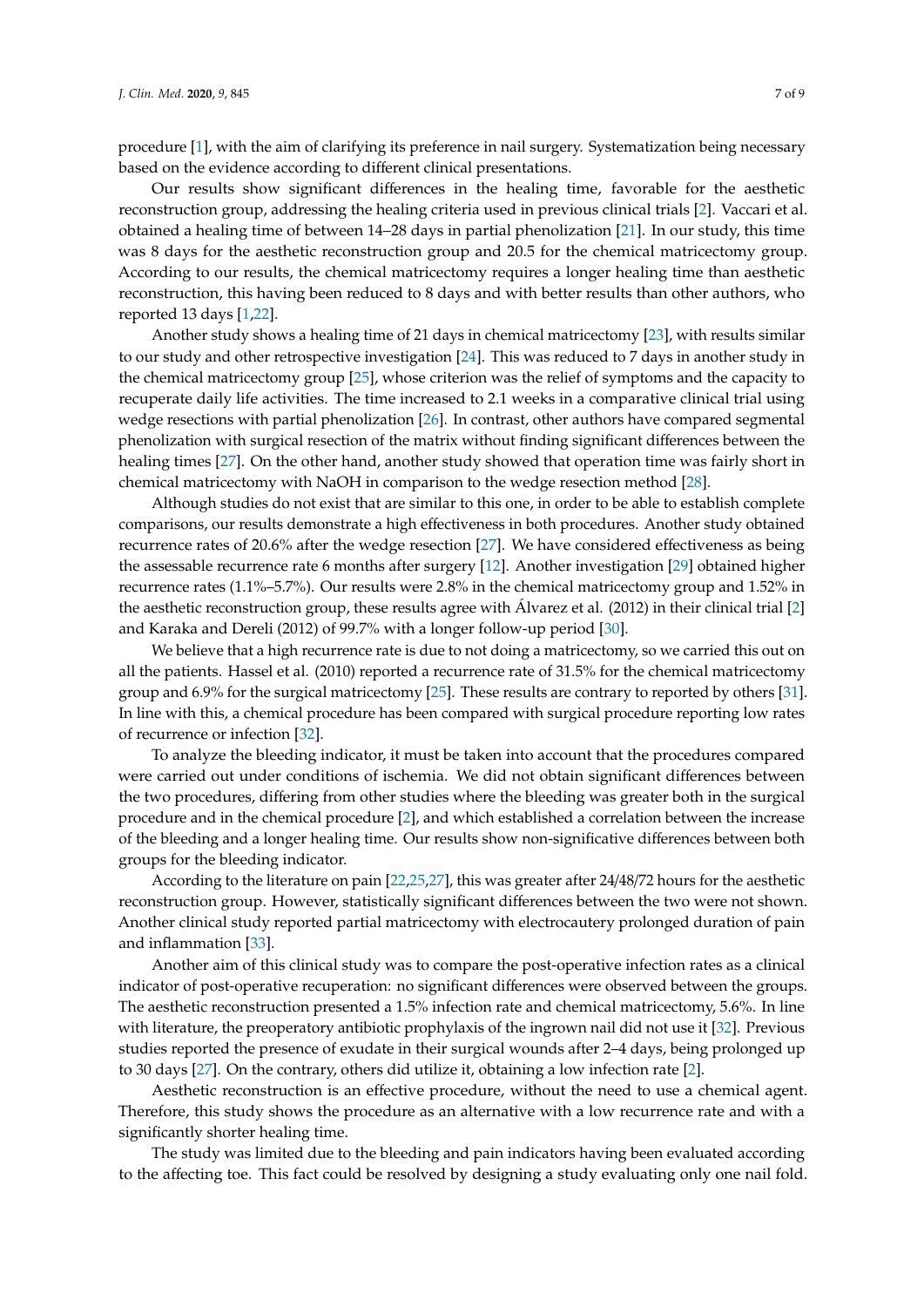This study also presented as a limitation the long-term follow-up period; patients did not attend the final 12-month review.

#### **5. Conclusions**

This randomized controlled clinical trial has demonstrated that the aesthetic reconstruction procedure offers a shorter healing time, favoring the patients' recuperation, without there being significant differences in the recurrence rates.

**Author Contributions:** Conceptualization, J.M.M.-S., R.B-.d.-B.-V, P.M.-J. and M.C.-J.; data curation, J.M.M.-S. and P.M.-J.; formal analysis, J.M.M.-S., R.B-.d.-B.-V, P.M.-J. and M.C.-J.; investigation, J.M.M.-S.; methodology, J.M.M.-S., R.B-.d.-B.-V, P.M.-J. and M.C.-J.; supervision, R.B.-d.-B.-V.; writing—original draft, J.M.M.-S., R.B-.d.-B.-V, P.M.-J. and M.C.-J.; writing—review and editing, J.M.M.-S., R.B-.d.-B.-V, P.M.-J. and M.C.-J. All authors have read and agreed to the published version of the manuscript.

**Funding:** This research received no external funding.

**Acknowledgments:** Clinical Area of Podology of the University of Seville (Spain).

**Conflicts of Interest:** The authors declare no conflict of interest.

#### **References**

- <span id="page-7-0"></span>1. Martínez-Nova, A.; Sánchez-Rodríguez, R.; Alonso-Peña, D. A new onychocryptosis classification and treatment plan. *J. Am. Pod. Med. Assoc.* **2007**, *97*, 389–393. [\[CrossRef\]](http://dx.doi.org/10.7547/0970389) [\[PubMed\]](http://www.ncbi.nlm.nih.gov/pubmed/17901344)
- <span id="page-7-10"></span>2. Álvarez, J.; Córdoba-Fernández, A.; Munuera, P.V. Effect of curettage after segmental phenolization in the treatment of onychocryptosis: A randomized double-blind clinical trial. *Dermatol. Surg.* **2012**, *38*, 454–461. [\[CrossRef\]](http://dx.doi.org/10.1111/j.1524-4725.2011.02232.x) [\[PubMed\]](http://www.ncbi.nlm.nih.gov/pubmed/22122781)
- <span id="page-7-9"></span>3. Winograd, A. A modification in the technic of operation for ingrown toenail. *J. Am. Pod. Med. Assoc.* **2007**, *97*, 274–277. [\[CrossRef\]](http://dx.doi.org/10.7547/0970274) [\[PubMed\]](http://www.ncbi.nlm.nih.gov/pubmed/17660367)
- 4. Cologlu, H.; Kocer, U.; Sungur, N.; Uysal, A.; Kankaya, Y.; Oruç, M. A new anatomical repair method for the treatment of ingrown nail. *Annals Plastic. Surg.* **2005**, *54*, 306–311.
- <span id="page-7-1"></span>5. Zhang, N.; Huang, Z.; Cao, S.H.; Wang, Y.; Hu, Y. Cosmetic, minimally invasive, partial matricectomy of ingrown toenails with granulation tissue. *J. Plast. Reconstruc. Aesth. Surg.* **2018**, *71*, 774–775. [\[CrossRef\]](http://dx.doi.org/10.1016/j.bjps.2017.12.001)
- <span id="page-7-2"></span>6. Córdoba-Fernández, A.; Montaño-Jiménez, P.; Coheña-Jiménez, M. Relationship between the presence of abnormal hallux interphalangeal angle and risk of ingrown hallux nail: A case control study. *BMC Musculoskelet. Disord.* **2015**, *16*, 301–306. [\[CrossRef\]](http://dx.doi.org/10.1186/s12891-015-0749-1)
- <span id="page-7-3"></span>7. Boll, O. Surgical correction of ingrowing nails. *J. National Assoc. of Chir.* **1945**, *35*, 8–10.
- 8. Córdoba-Díaz, D.; Becerro-de-Bengoa-Vallejo, R.; Losa-Iglesias, M.E.; Córdoba-Díaz, M. Effectiveness of standard lavage with supplemental chlorhexidine in patients undergoing chemical matricectomy for ingrown toenails: A clinical trial. *J. Am. Acad. Dermatol.* **2014**, *70*, 1092–1095. [\[CrossRef\]](http://dx.doi.org/10.1016/j.jaad.2014.02.013)
- <span id="page-7-4"></span>9. Dika, E.; Balestri, R.; Vaccari, S.; Alessandro, P.; Misciali, C.; Patrizi, A. Successful treatment of pyogenic granulomas following gefitinib therapy with partial matricectomy and phenolization. *J. Dermatol. Treat.* **2009**, *20*, 374–375. [\[CrossRef\]](http://dx.doi.org/10.3109/09546630902773502)
- <span id="page-7-5"></span>10. Becerro-de-Bengoa-Vallejo, R.; Losa-Iglesias, M.E.; Viejo-Tirado, F.; Serrano-Pardo, R. Cauterization of the germinal nail matrix using phenol applications of differing durations: A histologic study. *J. Am. Acad. Dermatol.* **2012**, *67*, 706–711. [\[CrossRef\]](http://dx.doi.org/10.1016/j.jaad.2012.05.002)
- <span id="page-7-6"></span>11. Garrido-Castells, X.; Becerro-de-Bengoa-Vallejo, R.; Calvo-Lobo, C.; Losa-Iglesias, M.E.; Palomo-López, P.; Navarro-Flores, E.; López-López, D. Efectiveness of leukocyte and platelet-rich fibrin versus nitrofurazone on nail post-surgery bleeding and wound cicatrization period reductions: A randomized single blinded clinical trial. *J. Clin. Med.* **2019**, *8*, 1552. [\[CrossRef\]](http://dx.doi.org/10.3390/jcm8101552) [\[PubMed\]](http://www.ncbi.nlm.nih.gov/pubmed/31569623)
- <span id="page-7-7"></span>12. Rounding, C.; Bloomfield, S. Surgical treatments for ingrowing toenail. *Cochrane Database Syst. Rev.* **2005**, *18*. [\[CrossRef\]](http://dx.doi.org/10.1002/14651858.CD001541.pub2)
- <span id="page-7-8"></span>13. Becerro de Bengoa Vallejo, R.; Losa Iglesias, M.; Alou Cervera, L.; Sevillano Fernaández, D.; Prieto Prieto, J. Total nail ablation for onychodystrophy with optimized gauze-phenol application. *J. Eur. Acad. Dermatol. Venereol.* **2010**, *24*, 936–942. [\[CrossRef\]](http://dx.doi.org/10.1111/j.1468-3083.2010.03569.x) [\[PubMed\]](http://www.ncbi.nlm.nih.gov/pubmed/20180894)